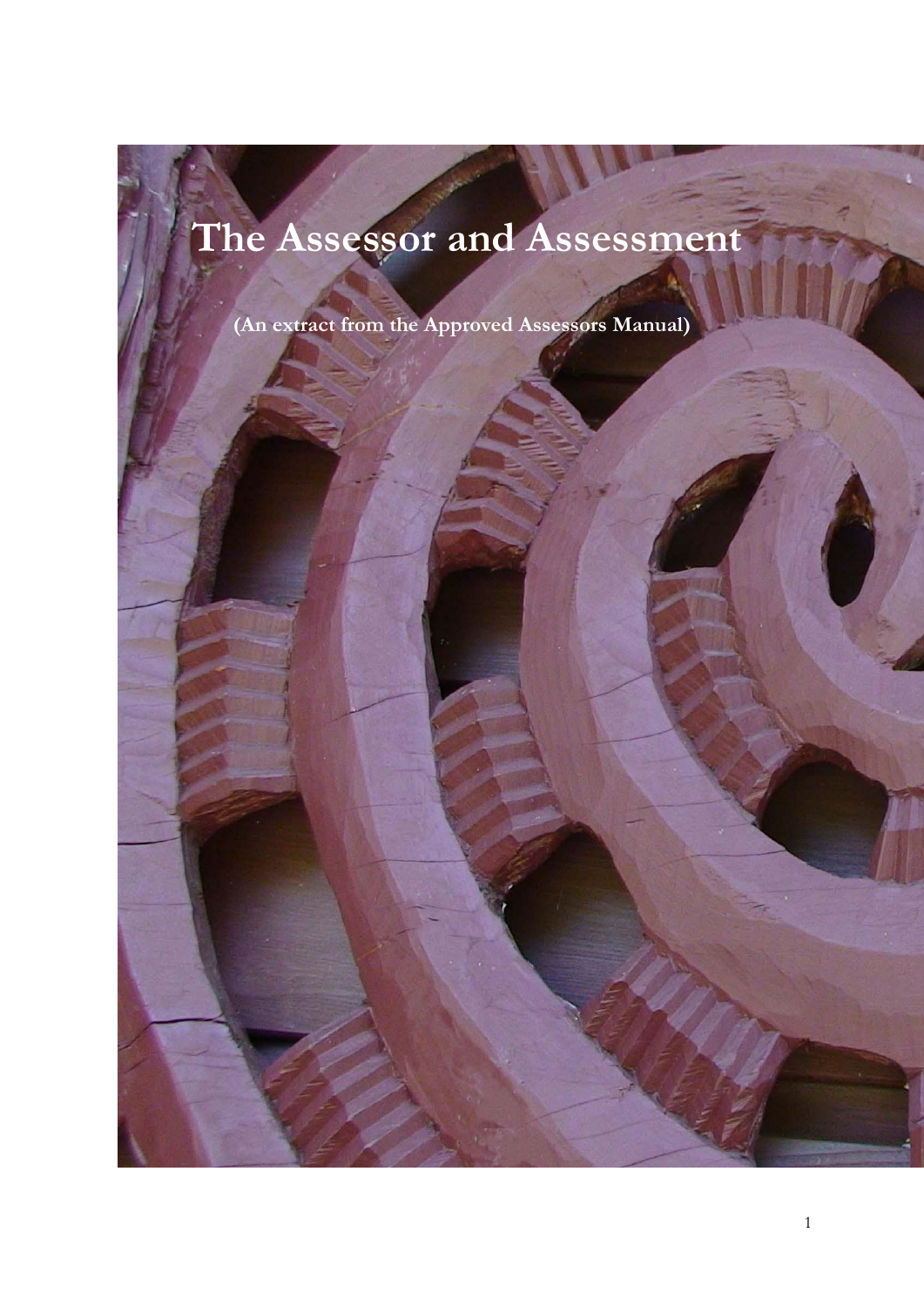## **The Approved Assessor**

### **Aromatawai**

The Ministry of Education position paper on Aromatawai (*Rukuhia, Rarangahia, 2011*) suggests that, whilst the term is generally understood as a term to describe assessment, there are distinct differences between aromatawai and assessment. The authors of that paper describe two important features of aromatawai. The first feature is that aromatawai is the articulation of a set of ideas located within a mātauranga Māori paradigm and the second; aromatawai has implications for present practice.

The Takarangi Competency Framework (TCF) has three levels of assessment. The first is a form of self-reflection - Whaiaro Whakaaro which allows participants to consider the integration of their knowledge in terms of their practice. The second level is Whakawhitiwhiti which is where the candidate works with tuakana and teina to discuss and debate the nature of their evidence of practice. The third level Arotake, is the stage at which the Approved Assessors consider the evidence presented against the competency levels of the framework.

For those engaged with the Framework, they are involved in reflexive practice when self-reflection leads to new practice or the learning of new knowledge in order to practice differently. Whilst assessment is important it is but a tool to track ongoing development of knowledge and application of that knowledge.

#### **Specific tasks and functions of the Approved Assessor**

Moral authority and deep integrity combined with competence is a leader (assessor) who walks the talk. They demonstrate the values and behaviours they want to see.. They need to be honest and open. They require cultural knowledge but more importantly the leadership qualities necessary to guide other kaimahi to attain best practice.

A key underlying principle for Approved Assessors is ensuring people who obtain placement on the TCF are safe practitioners and promote best practice at their level of competency.

The assessment process requires the collection of evidence to support and reinforce the rationale for the recorded assessment. The approved assessor must bear in mind that the Takarangi Competency Framework views competence as a fusion of elements that contribute to whānau ora including being able to understand competence within the work setting. All assessments carried out must be fair, valid and consistent. To this end, the work of the Approved Assessors must always reflect:

- adherence to the values and objectives of the Framework
- Kaupapa Māori practice
- quality management systems
- ethical standards and behaviour.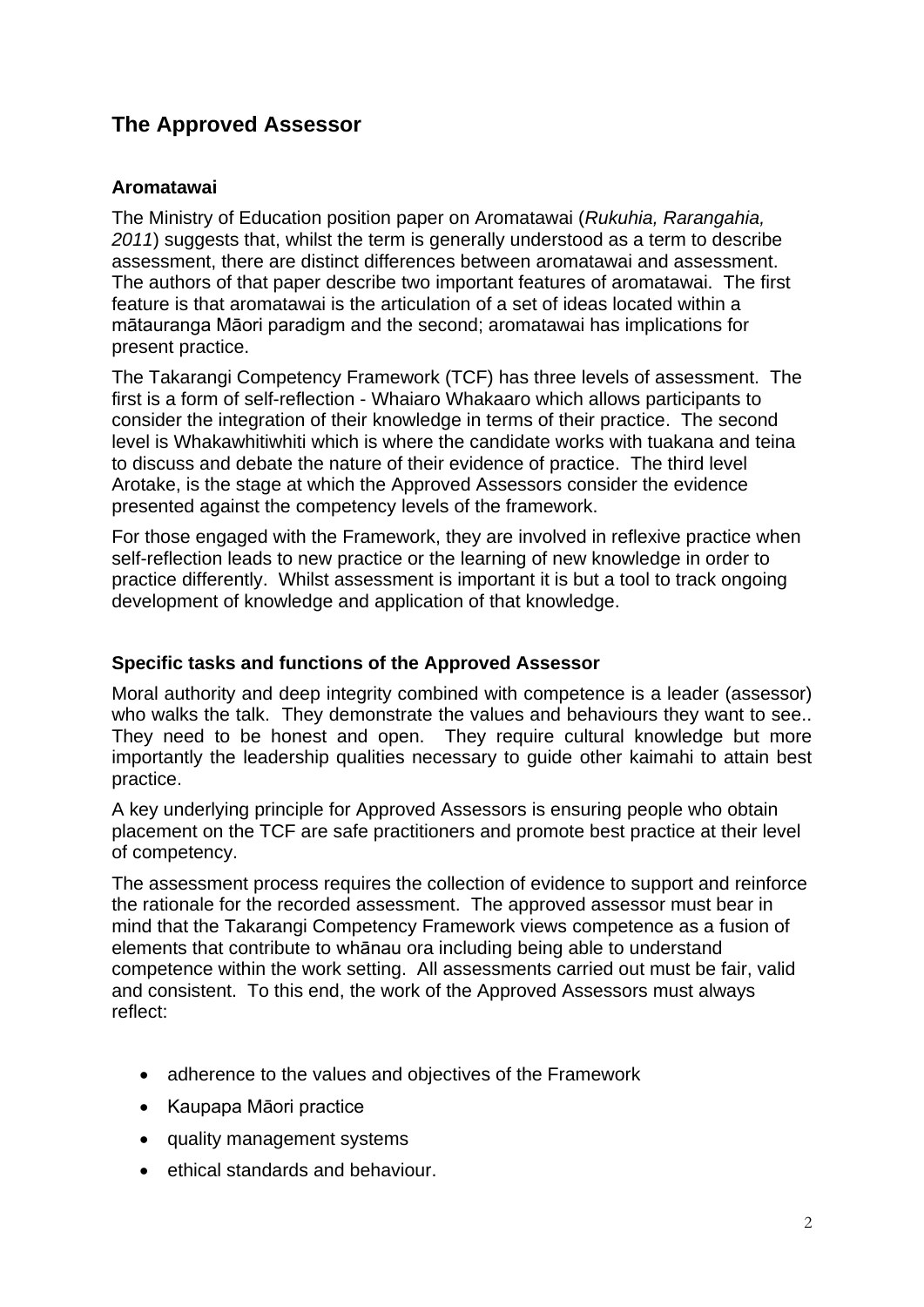## **What makes an Approved Assessor?**

- 1. Experience of the Takarangi Competency Framework assessment process.
- 2. Assessment experience they have compiled a portfolio and have been assessed.
- 3. Completed an approved assessors' workshop.
- 4. Technical expertise.
- 5. Process sufficient cultural capital to support the aspirations of the Takarangi Competency Framework.

## **Technical and sector expertise**

As an Approved Assessor you are expected to:

- have professional development in the provision of kaupapa Māori practice, in Māori development, health or social service sectors
- have professional development in the provision of the practice element of your role
- be able to talk with authority and personally demonstrate the competencies of the framework. All assessors will have experience in compiling a portfolio and being assessed against the competency framework.

## **Benefits of assessment**

The TCF and the Approved Assessors promote a process of planned and organised life-long learning in a kaupapa Māori milieu. Benefits of assessment include:

- whānau having faith that services are professional and consistent in the care and interventions that they provide
- the competency level of the worker's skills and knowledge are fully acknowledged and can be consistently applied in other organisations across the sector
- workforce development strategies can be focussed on the areas of need both for individuals in the service and for services as a whole
- whānau of competent and confident kaimahi are more likely to get the professional service they want and need
- ensuring a measureable means of assessing the integration of mātauranga and or training into practice.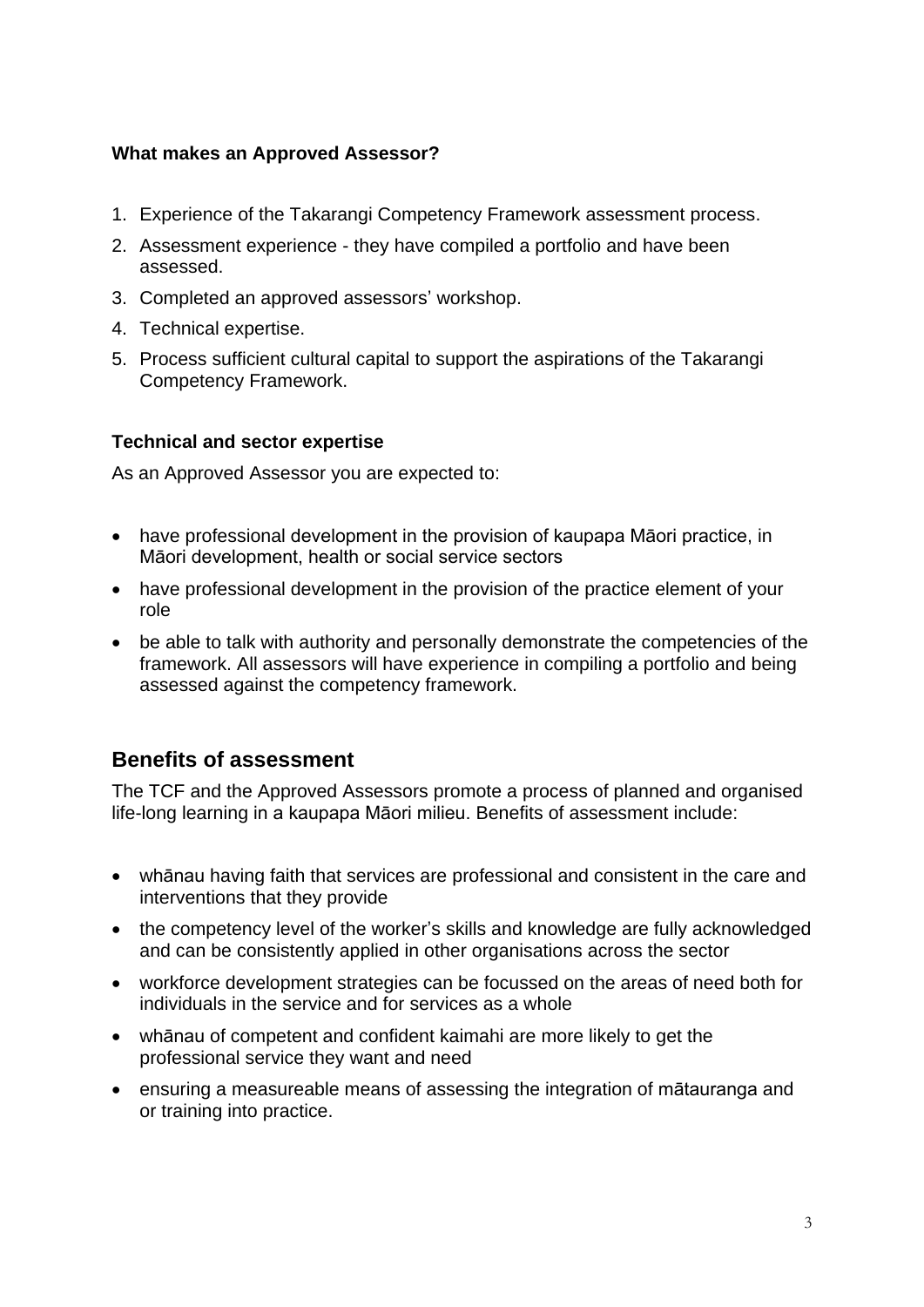## **Quality assessment practices**

The following illustrates the fundamental features of quality assessment practice as promoted by NZQA for industry training.

| <b>Manageable</b>          | Assessment can be done within the time and resource available.                                   |
|----------------------------|--------------------------------------------------------------------------------------------------|
| Fair                       | Evidence is fairly collected and judged.                                                         |
| <b>Integrated learning</b> | Evidence is found from day-to-day activities and training.                                       |
| <b>Authentic</b>           | Evidence is produced by the kaimahi being assessed.                                              |
| Open                       | What evidence is needed? Assessments are planned.                                                |
| <b>Consistent</b>          | Another assessor reviewing the same evidence would come to<br>the same conclusion.               |
| <b>Valid</b>               | Method of assessment evaluates the agreed competencies.                                          |
| <b>Sufficient</b>          | Enough evidence is provided to make a conclusive decision<br>about the kaimahi competence level. |

## **Evidence**

The term evidence describes the recording of information and objects that demonstrate what the kaimahi knows and does. During the assessment, you look at and record this evidence against the Framework.

The manner and form of evidence depends directly on what knowledge and skills are being demonstrated and for which level of the Framework. Judgments about the competence of a kaimahi are made on the basis of evidence presented. Evidence needs to be as follows.

**Authentic** refers to the evidence clearly illustrating what the kaimahi knows and is able to do in their everyday activities. As an assessor, you will need to establish and be able to confirm that each kaimahi has met the specific requirements of the specific competency standard.

**Valid** is defined as ensuring that the evidence matches the requirements of the competency level being sought. Where the kaimahi is required to demonstrate specific knowledge, skills or understanding, it is not valid to consider their other knowledge, skills or abilities. The method of evaluation must match the competency domain being assessed e.g. understanding with knowledge tests or assessing skills with action methods etc.

**Fair** refers to the consistency of assessment. This requires that all kaimahi are measured against the same criteria. While there is flexibility in the ways in which kaimahi may demonstrate their competence, the criteria of the Framework must be consistently applied. Legitimate responses that may differ from your own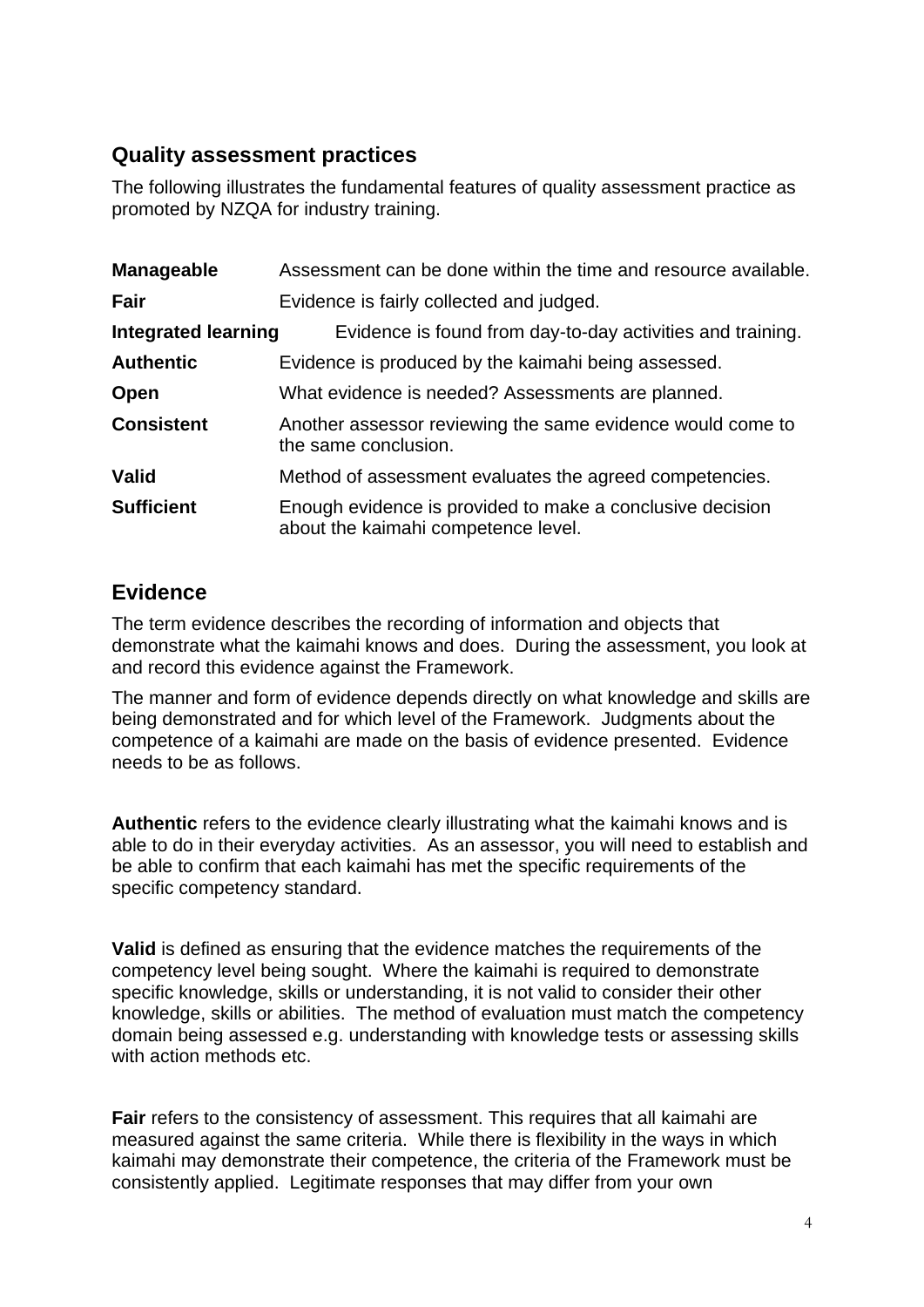expectations but still match the criteria should be accepted. Assessment must be free from bias arising from gender or your own beliefs.

**Sufficient** evidence to be confident and clear that all of the requirements of the competency level sought are met. Some assessors are accused of accepting too little evidence while others want too much. In fact, the volume of evidence collected will vary according to the competency and level being assessed. Ensure there is a mixture of direct, indirect and historical evidence presented.

## **Types of evidence**

If the assessment process has been valid, reliable, fair, and the evidence is sufficient then deciding whether someone meets the criteria should be straight forward. There are three main types of evidence that, as an assessor, you will need to be aware of. The three types of evidence are as follows.

## **Direct evidence**

This refers to practical day to day evidence that is easily accessible from the workplace and links directly to the competency.

- It is produced directly from the kaimahi illustrating and demonstrating what they know by doing it in the present and real situation.
- This evidence can be collected by observing the performance of the kaimahi and asking questions of those involved e.g. kaimahi could commence the assessment process with a karakia, followed by why they chose that karakia, what process did you go through to choose that karakia.

## **Indirect evidence**

This refers to examples about the competence of the kaimahi rather than evidence of their practice.

 This can include evidence from a third party (includes attestations), records of kaimahi competence in the past and kaimahi knowledge of processes and concepts.

Indirect evidence often requires further investigation and analysis by the assessor to verify the authenticity and validity of the evidence against the set criteria.

## **Historical evidence**

This refers to kaimahi achievement and competence from the past.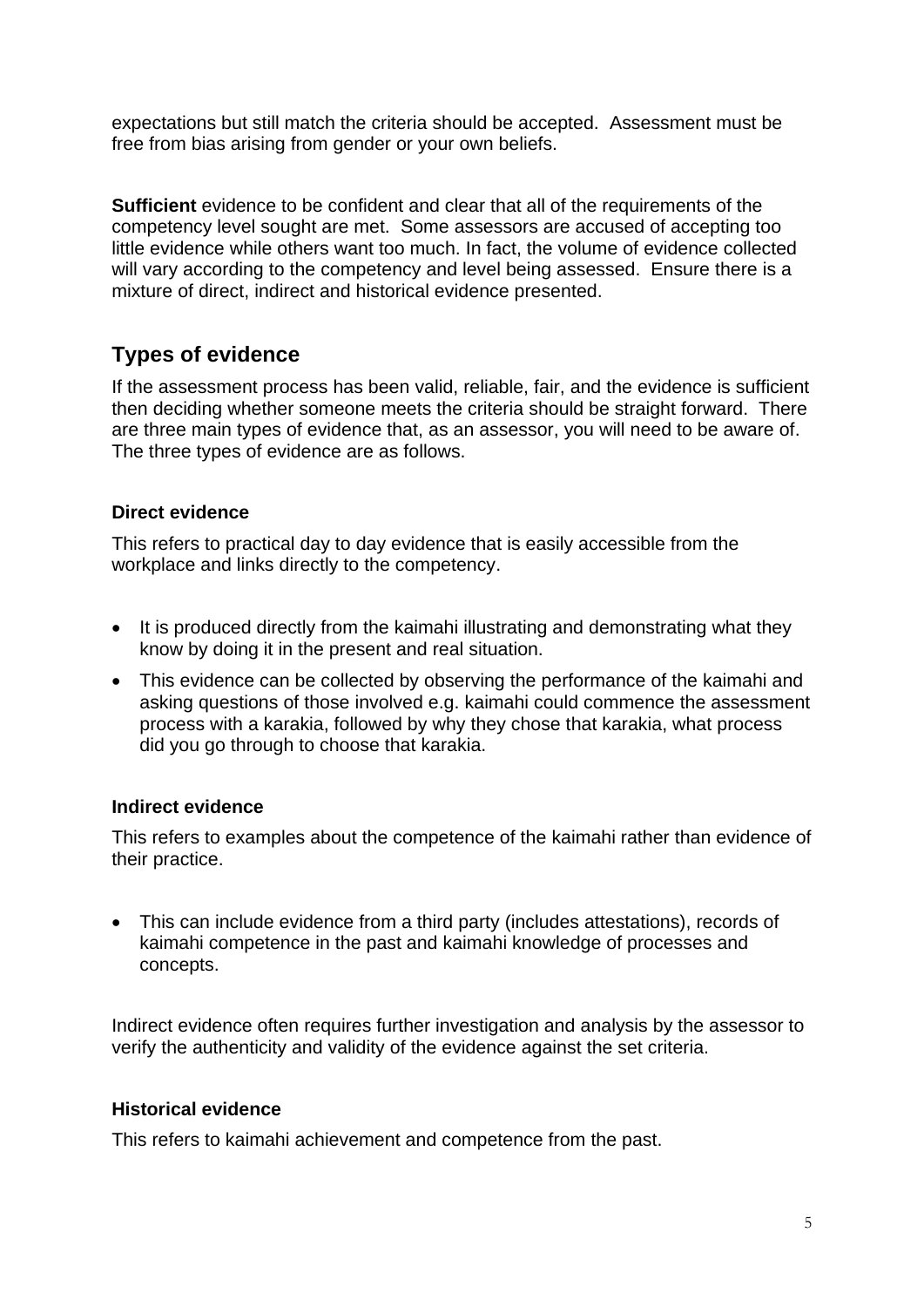- records of competence and performance completed in the past
- qualifications that clearly cover the specific criteria being assessed.

**'Records' lose their currency over time and the framework looks most favourably on things done within the last five (5) years.**

## **Evidence includes but is not limited to:**

- situational experiences e.g. meeting minutes
- documentation e.g. case notes
- learning
- training undertaken
- observations
- attestations.

#### **Observation**

- direct observation observing work in progress
- observing completed work
- observing digital records
- viewing case notes
- actual practice observation.

#### **Documentation**

Documentation such as case notes need to be considered in light of confidentiality and service policy. An assessor should ensure that evidence has no personal identifying details. They should also be aware when there is a need for consent forms.

Documentation could include paper based work activities e.g. Te reo on a pamphlet with an explanation of what kupu were chosen and why.

## **Attestation**

A formal written or direct korero (to you as the assessor) from someone that is able to attest that a kaimahi has demonstrated the required competencies at a specific time and place.

An attestation may be from a third party which describes something that a kaimahi does or has done and the candidate points out how this evidence supports their competency.